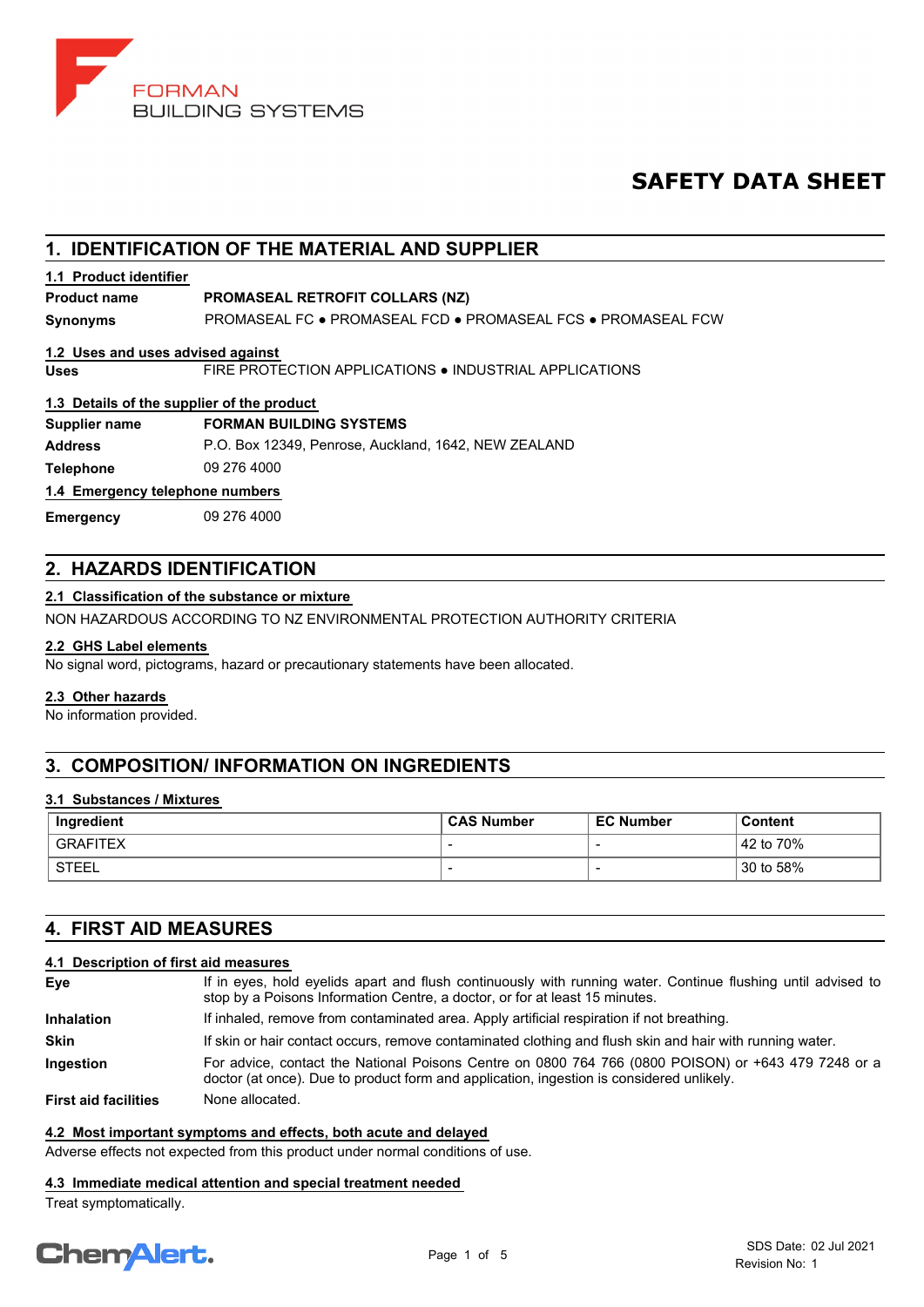# **5. FIRE FIGHTING MEASURES**

## **5.1 Extinguishing media**

Use an extinguishing agent suitable for the surrounding fire.

## **5.2 Special hazards arising from the substance or mixture**

Non flammable. May evolve toxic gases if strongly heated.

## **5.3 Advice for firefighters**

No fire or explosion hazard exists.

## **5.4 Hazchem code**

None allocated.

# **6. ACCIDENTAL RELEASE MEASURES**

## **6.1 Personal precautions, protective equipment and emergency procedures**

Wear Personal Protective Equipment (PPE) as detailed in section 8 of the SDS.

## **6.2 Environmental precautions**

Prevent product from entering drains and waterways.

#### **6.3 Methods of cleaning up**

If spilt, collect and reuse where possible.

## **6.4 Reference to other sections**

See Sections 8 and 13 for exposure controls and disposal.

# **7. HANDLING AND STORAGE**

## **7.1 Precautions for safe handling**

Before use carefully read the product label. Use of safe work practices are recommended to avoid eye or skin contact and inhalation. Observe good personal hygiene, including washing hands before eating. Prohibit eating, drinking and smoking in contaminated areas.

## **7.2 Conditions for safe storage, including any incompatibilities**

Store in dry area out of direct sunlight. Maintain product in sealed packaging as supplied.

## **7.3 Specific end uses**

No information provided.

# **8. EXPOSURE CONTROLS / PERSONAL PROTECTION**

## **8.1 Control parameters**

#### **Exposure standards**

| Ingredient                              | Reference | <b>TWA</b> |                   | <b>STEL</b> |                   |
|-----------------------------------------|-----------|------------|-------------------|-------------|-------------------|
|                                         |           | ppm        | ma/m <sup>3</sup> | ppm         | mq/m <sup>3</sup> |
| Iron oxide dust and fume (Fe2O3), as Fe | WES INZI  | $- -$      |                   | $\sim$      | $\sim$            |

**Biological limits** No Biological Limit Value allocated.

## **8.2 Exposure controls**

Avoid inhalation. Use in well ventilated areas. If sanding, drilling or cutting, use appropriate local extraction ventilation. **Engineering controls**

# **PPE**

| Eye / Face         | Not required under normal conditions of use. |
|--------------------|----------------------------------------------|
| <b>Hands</b>       | Not required under normal conditions of use. |
| <b>Body</b>        | Not required under normal conditions of use. |
| <b>Respiratory</b> | Not required under normal conditions of use. |

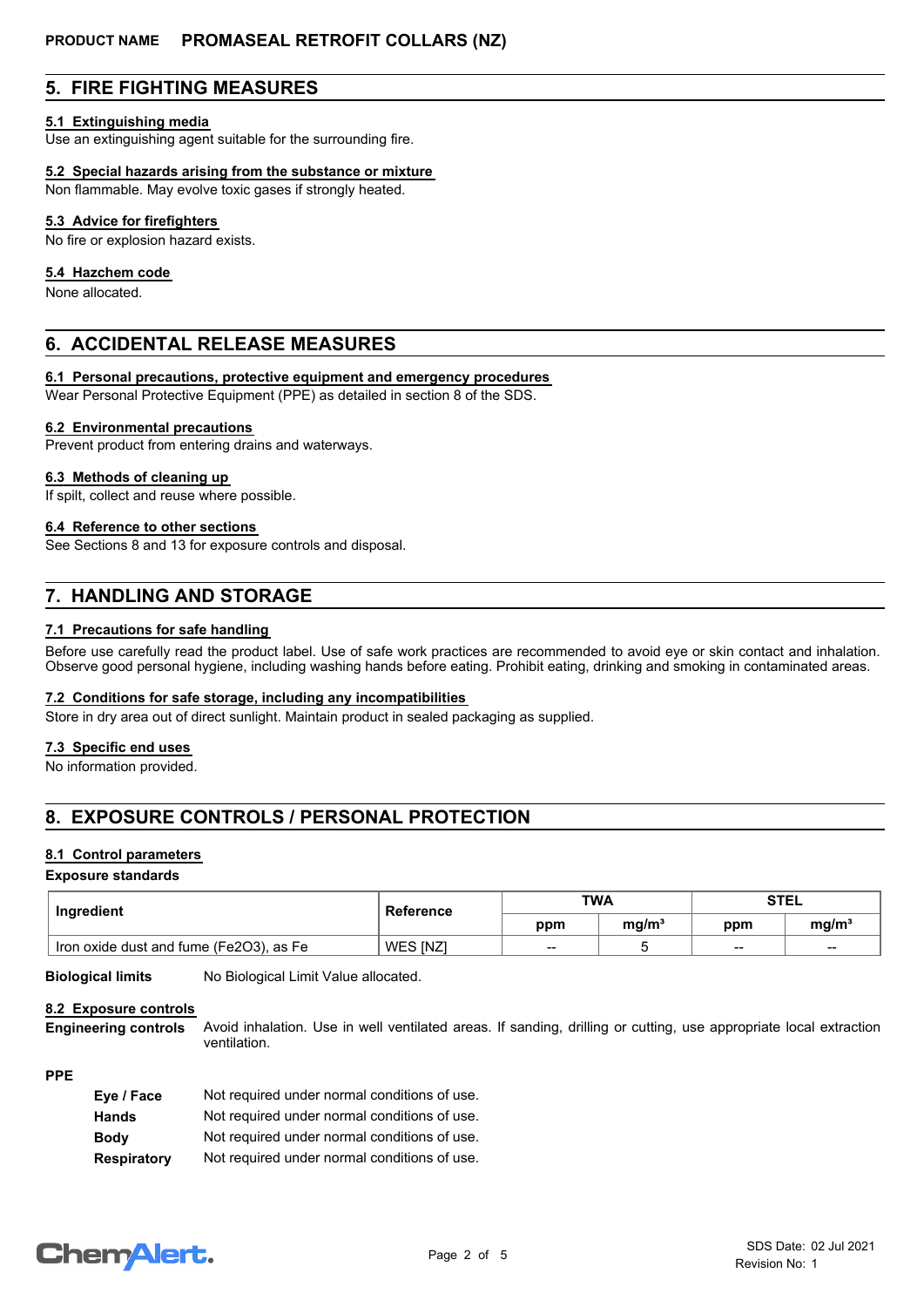# **9. PHYSICAL AND CHEMICAL PROPERTIES**

## **9.1 Information on basic physical and chemical properties**

| BLUE SOLID           |
|----------------------|
| <b>ODOURLESS</b>     |
| <b>NON FLAMMABLE</b> |
| <b>NOT RELEVANT</b>  |
| <b>NOT AVAILABLE</b> |
| <b>NOT AVAILABLE</b> |
| <b>NOT AVAILABLE</b> |
| NOT AVAILABLE        |
| NOT AVAII ABI F      |
| <b>NOT AVAILABLE</b> |
| INSOLUBLE            |
| NOT AVAII ABI F      |
| <b>NOT RELEVANT</b>  |
| <b>NOT RELEVANT</b>  |
| <b>NOT AVAILABLE</b> |
| <b>NOT AVAILABLE</b> |
| NOT AVAILABLE        |
| NOT AVAILABLE        |
| NOT AVAILABLE        |
| <b>NOT AVAILABLE</b> |
| NOT AVAILABLE        |
|                      |

# **10. STABILITY AND REACTIVITY**

# **10.1 Reactivity**

Carefully review all information provided in sections 10.2 to 10.6.

## **10.2 Chemical stability**

Stable under recommended conditions of storage.

## **10.3 Possibility of hazardous reactions**

Polymerization is not expected to occur.

## **10.4 Conditions to avoid**

Avoid heat, sparks, open flames and other ignition sources.

# **10.5 Incompatible materials**

Compatible with most commonly used materials.

# **10.6 Hazardous decomposition products**

May evolve toxic gases if heated to decomposition.

# **11. TOXICOLOGICAL INFORMATION**

## **11.1 Information on toxicological effects**

**Acute toxicity**

This product is expected to be of low acute toxicity. Under normal conditions of use, adverse health effects are not anticipated.

# **Information available for the ingredients:**

| Ingredient          |                                                                                                       | Oral LD50         | <b>Dermal LD50</b> | <b>Inhalation LC50</b> |
|---------------------|-------------------------------------------------------------------------------------------------------|-------------------|--------------------|------------------------|
| <b>STEEL</b>        |                                                                                                       | 30000 mg/kg (rat) |                    | $- -$                  |
| <b>Skin</b>         | Not classified as a skin irritant. Skin irritation is not anticipated under normal conditions of use. |                   |                    |                        |
| Eye                 | Not classified as an eye irritant. Eye irritation is not anticipated under normal conditions of use.  |                   |                    |                        |
| Sensitisation       | Not classified as causing skin or respiratory sensitisation.                                          |                   |                    |                        |
| <b>Mutagenicity</b> | Not classified as a mutagen.                                                                          |                   |                    |                        |
| Carcinogenicity     | Not classified as a carcinogen.                                                                       |                   |                    |                        |
| Reproductive        | Not classified as a reproductive toxin.                                                               |                   |                    |                        |

# **ChemAlert.**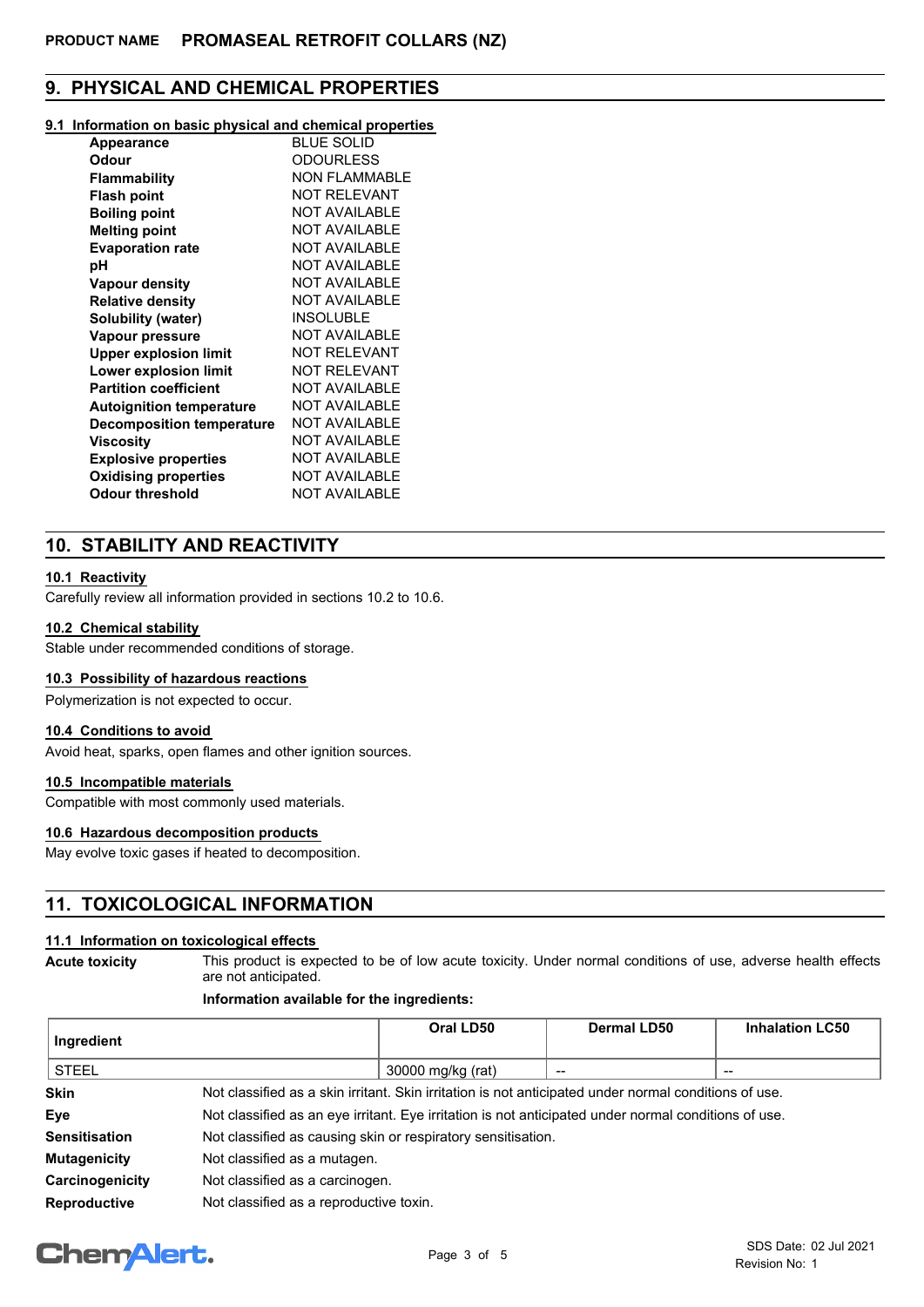# **PRODUCT NAME PROMASEAL RETROFIT COLLARS (NZ)**

| STOT - single<br>exposure          | Not classified as causing organ damage from single exposure.   |
|------------------------------------|----------------------------------------------------------------|
| <b>STOT</b> - repeated<br>exposure | Not classified as causing organ damage from repeated exposure. |
| <b>Aspiration</b>                  | Not relevant.                                                  |

# **12. ECOLOGICAL INFORMATION**

## **12.1 Toxicity**

Low toxicity to aquatic organisms.

#### **12.2 Persistence and degradability**

Limited information was available at the time of this review. This product is not readily biodegradable.

## **12.3 Bioaccumulative potential**

This product is not expected to bioaccumulate.

## **12.4 Mobility in soil**

Not available, but considered low. This product is not likely to volatise rapidly into the air because of its low vapour pressure. It is not likely to move rapidly with surface or groundwater flows because of its low water solubility.

## **12.5 Other adverse effects**

No information provided.

# **13. DISPOSAL CONSIDERATIONS**

## **13.1 Waste treatment methods**

No special precautions are required for the disposal of this product. **Waste disposal**

Legislation **Dispose of in accordance with relevant local legislation.** 

# **14. TRANSPORT INFORMATION**

## **NOT CLASSIFIED AS A DANGEROUS GOOD ACCORDING TO LAND TRANSPORT RULE: DANGEROUS GOODS 2005; NZS 5433:2012, UN, IMDG OR IATA**

|                                     | <b>LAND TRANSPORT (NZS 5433)</b> | <b>SEA TRANSPORT (IMDG / IMO)</b> | AIR TRANSPORT (IATA / ICAO) |
|-------------------------------------|----------------------------------|-----------------------------------|-----------------------------|
| 14.1 UN Number                      | None allocated.                  | None allocated.                   | None allocated.             |
| 14.2 Proper<br><b>Shipping Name</b> | None allocated.                  | None allocated.                   | None allocated.             |
| 14.3 Transport<br>hazard class      | None allocated.                  | None allocated.                   | None allocated.             |
| 14.4 Packing Group                  | None allocated.                  | None allocated.                   | None allocated.             |

## **14.5 Environmental hazards**

No information provided.

**14.6 Special precautions for user**

**Hazchem code** None allocated.

# **15. REGULATORY INFORMATION**

## **15.1 Safety, health and environmental regulations/legislation specific for the substance or mixture**

| Approval code             | None allocated.                                                                                                                                                                                                                                           |
|---------------------------|-----------------------------------------------------------------------------------------------------------------------------------------------------------------------------------------------------------------------------------------------------------|
| Group standard            | None allocated.                                                                                                                                                                                                                                           |
| <b>Inventory listings</b> | <b>AUSTRALIA: AIIC (Australian Inventory of Industrial Chemicals)</b><br>All components are listed on AIIC, or are exempt.<br>NEW ZEALAND: NZIoC (New Zealand Inventory of Chemicals)<br>All components are listed on the NZIoC inventory, or are exempt. |

# **ChemAlert.**